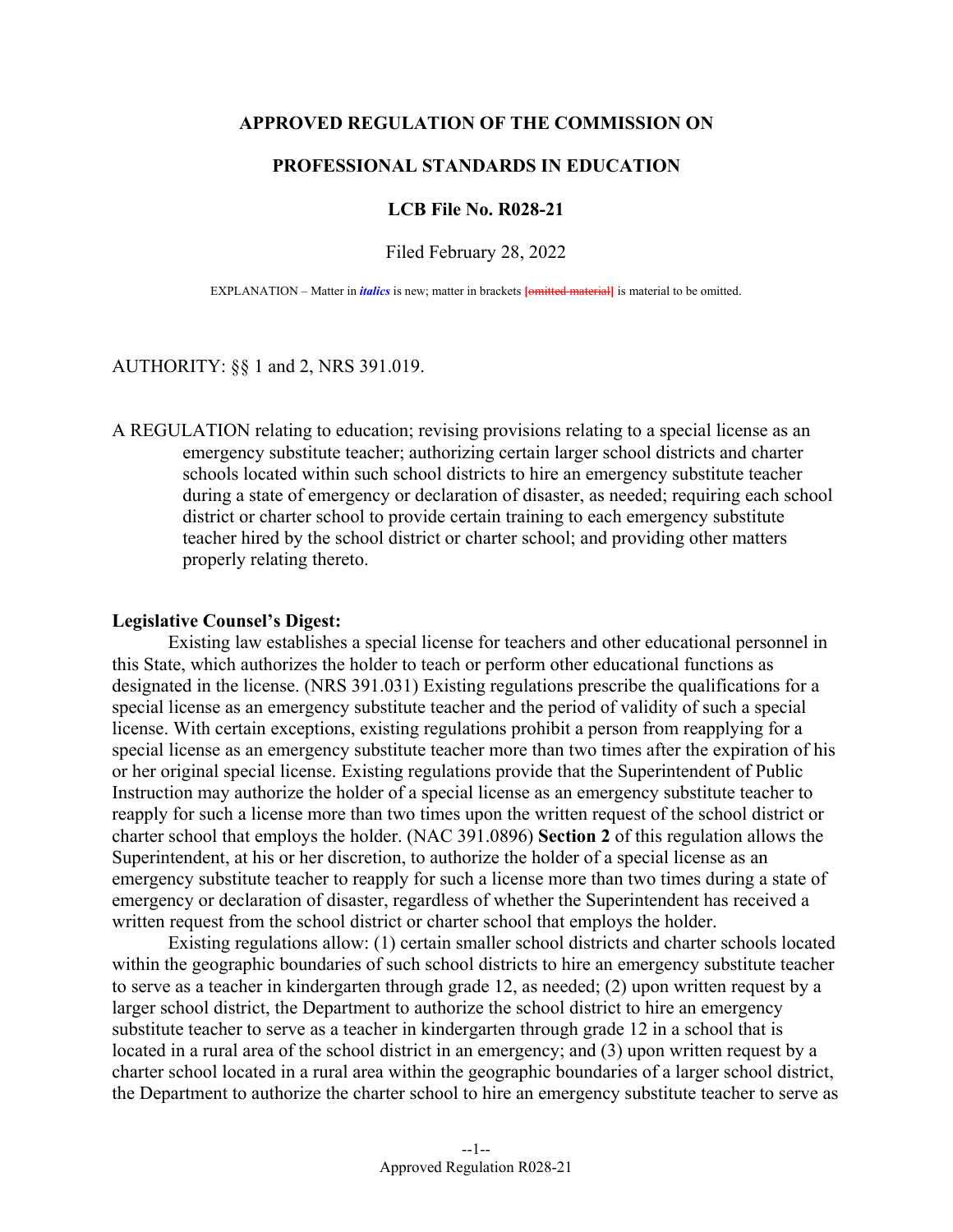a teacher in kindergarten through grade 12 in an emergency. (NAC 391.0896) **Section 2** authorizes a larger school district or charter school located within the geographic boundaries of such a school district, during a state of emergency or declaration of disaster, to hire an emergency substitute teacher to serve as a teacher in kindergarten through grade 12, as needed. **Section 2** authorizes a person employed as an emergency substitute teacher under these circumstances to serve as a teacher for the remainder of the school year in which the state of emergency or declaration of disaster is proclaimed, regardless of when the state of emergency or declaration of disaster is terminated.

**Section 2** also: (1) requires each school district or charter school to provide certain training to each emergency substitute teacher hired by the school district or charter school; and (2) provides that an emergency substitute teacher must complete such training before he or she may serve as a teacher.

**Section 1** of this regulation makes a conforming change relating to the renumbering of subsections in **section 2**.

**Section 1.** NAC 391.036 is hereby amended to read as follows:

391.036 1. Except as otherwise provided in this section, paragraph (h) of subsection 1 of

NRS 391.019, NAC 391.0545, paragraph (a) of subsection **[**8**]** *9* of NAC 391.0896, subsection 7

of NAC 391.0897, paragraph (b) of subsection 3 of NAC 391.233, subsection 3 of NAC

391.276, paragraph (b) of subsection 3 of NAC 391.425 and subsection 6 of NAC 391.436, an

applicant who applies for:

(a) A license must pass a competency test that has been approved by the Commission, at the

level of competence specified by the Commission, in:

(1) Basic reading, writing and mathematics;

(2) The principles and methods of teaching; and

(3) The subject matter of the area of endorsement on the license or the area of

endorsement necessary for the applicant's area of assignment.

(b) An additional endorsement on a license held by the applicant must pass a competency test that has been approved by the Commission, at the level of competence specified by the Commission, in the subject matter of the area of endorsement for which the applicant is applying.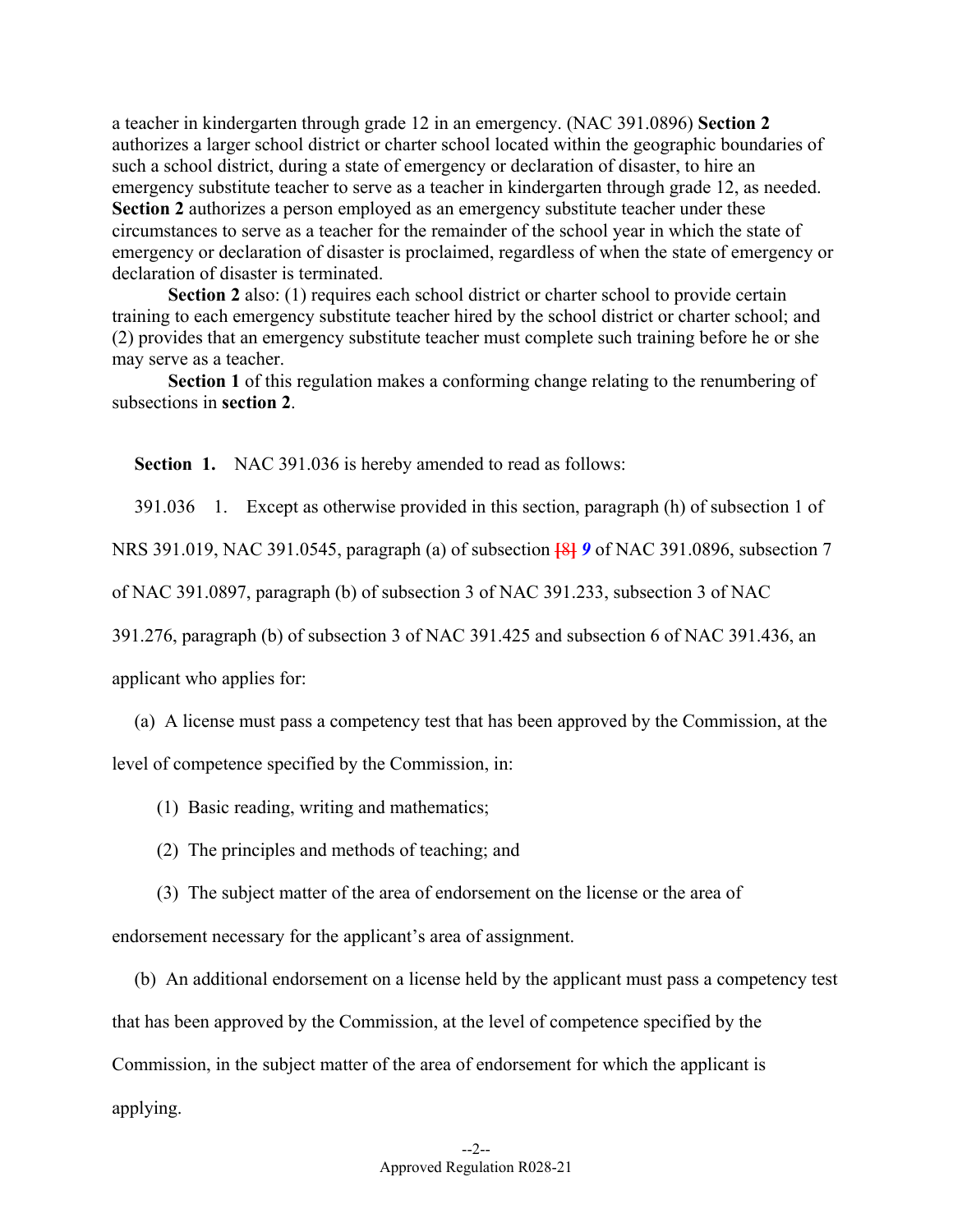2. The Superintendent of Public Instruction may exempt an applicant from any of the tests required by subsection 1 if the applicant:

(a) Submits to the Department evidence that he or she:

(1) Has retired from teaching in this State;

(2) Held a special license, a license to teach elementary or secondary education, a license to teach special education, a license to teach pupils in a program of early childhood education or a license to teach middle school or junior high school education, which:

(I) Has expired within the year immediately preceding the date on which his or her application was submitted;

(II) Was free from any conditions that the applicant pass a competency test; and

(III) Authorized the applicant to teach in the same grade level and subject area for which he or she is applying to receive a license;

(3) Was required, for the issuance of the applicant's expired license, to complete courses of study and experience which are substantially equivalent to the courses of study and experience required for the issuance of the license for which he or she is applying; and

(4) Otherwise satisfies the requirements for the issuance of a license;

(b) Submits to the Department evidence that the applicant has passed, as part of a teacher education program approved by a state and offered through a regionally accredited college or university, competency examinations equivalent to those required of the applicant by subsection 1, as determined by the Department; or

(c) Submits to the Department evidence that the applicant holds a license to teach issued by another state which is acceptable to the Department for purposes of reciprocity.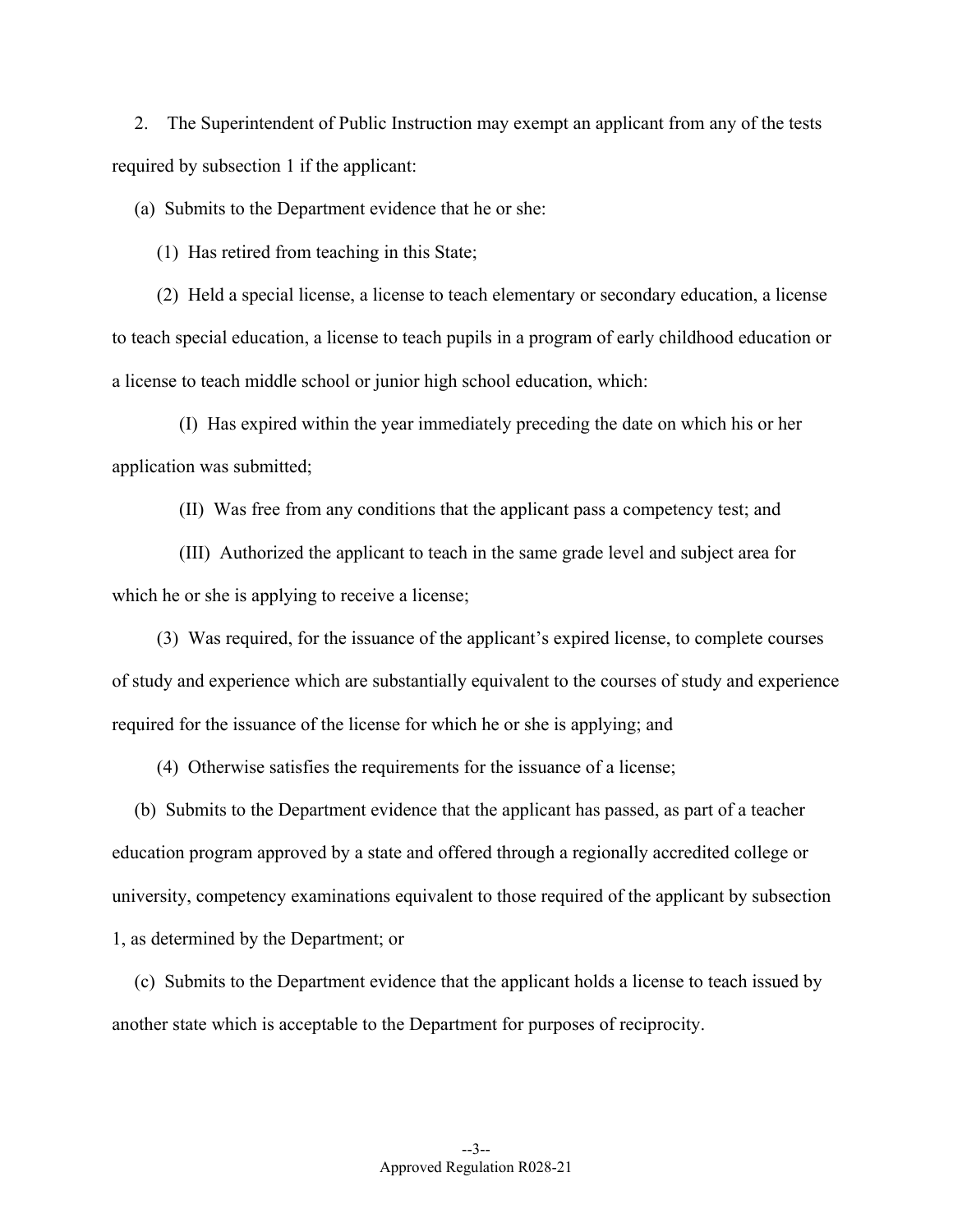3. An applicant is exempt from the requirement to pass a competency test in basic reading, writing and mathematics if the applicant submits to the Department:

(a) Official documentation which indicates that he or she passed, within the 5 years immediately preceding the date on which his or her application was submitted and at the level of competency specified by the Commission:

(1) The "Praxis Core Academic Skills for Educators" in reading, mathematics and writing, prepared and administered by the Educational Testing Service; or

(2) A test of basic skills that is determined by the Department to be equivalent to the test prescribed by subparagraph 1; or

(b) Evidence that the applicant has:

(1) Received a master's or more advanced degree from a regionally accredited college or university; and

(2) Completed, within the 5 years immediately preceding the date on which his or her application was submitted, the "Graduate Record Examinations," prepared and administered by the Educational Testing Service, or its equivalent, and received a score which was at or above the midpoint of the score range in effect at the time the examination was administered.

4. An applicant is exempt from the requirement to pass a competency test in the principles and methods of teaching if he or she:

(a) Submits to the Department official documentation which indicates that the applicant passed, at the level of competency specified by the Commission, the "Principles of Learning and Teaching Test" prepared and administered by the Educational Testing Service; or

(b) Is applying for a license with an endorsement in an area for which training in the principles and methods of teaching is not required.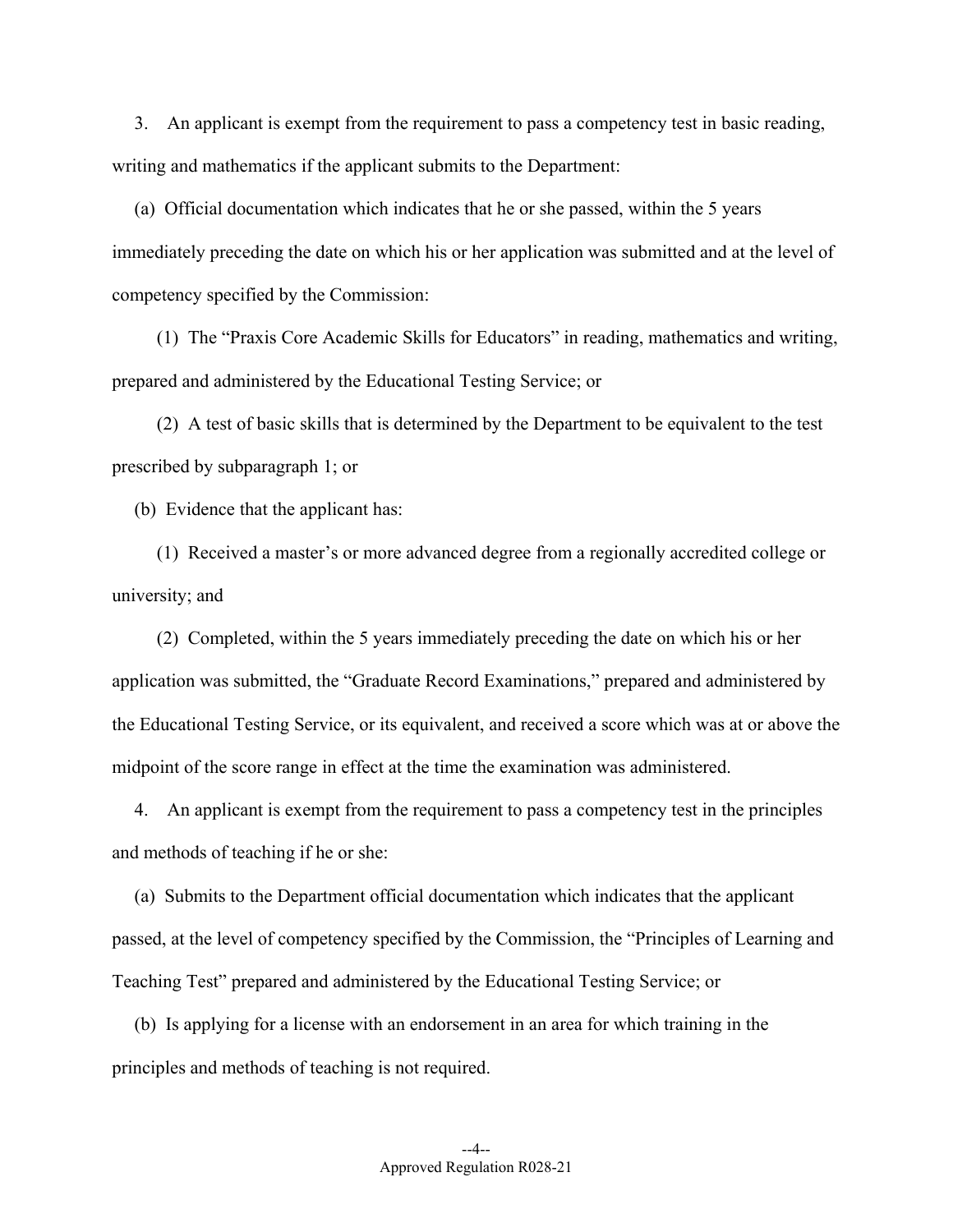5. An applicant is exempt from the requirement to pass a competency test in the subject matter of the area of endorsement if he or she:

(a) Submits to the Department official documentation which indicates that the applicant passed, within the 5 years immediately preceding the date on which his or her application was submitted and at the level of competency specified by the Commission, the competency test in that subject matter;

(b) Is applying for a license or endorsement in an area for which no competency tests have been approved by the Commission;

(c) Is applying for an endorsement to teach pupils who have speech and language impairments and submits to the Department official documentation which indicates that he or she has received a certificate of clinical competence from the American Speech-Language-Hearing Association; or

(d) Is applying for an endorsement in family and consumer sciences and submits to the Department official documentation which indicates that the applicant satisfactorily completed the "Family and Consumer Sciences Composite Examination," prepared and administered by the American Association of Family and Consumer Sciences.

6. An applicant who fails to comply with the provisions of this section may not apply for a renewable license.

**Sec. 2.** NAC 391.0896 is hereby amended to read as follows:

 391.0896 1. To receive a special license as an emergency substitute teacher, a person must earn a high school diploma or its equivalent.

2. A special license as an emergency substitute teacher is valid for 1 year after the date of issuance.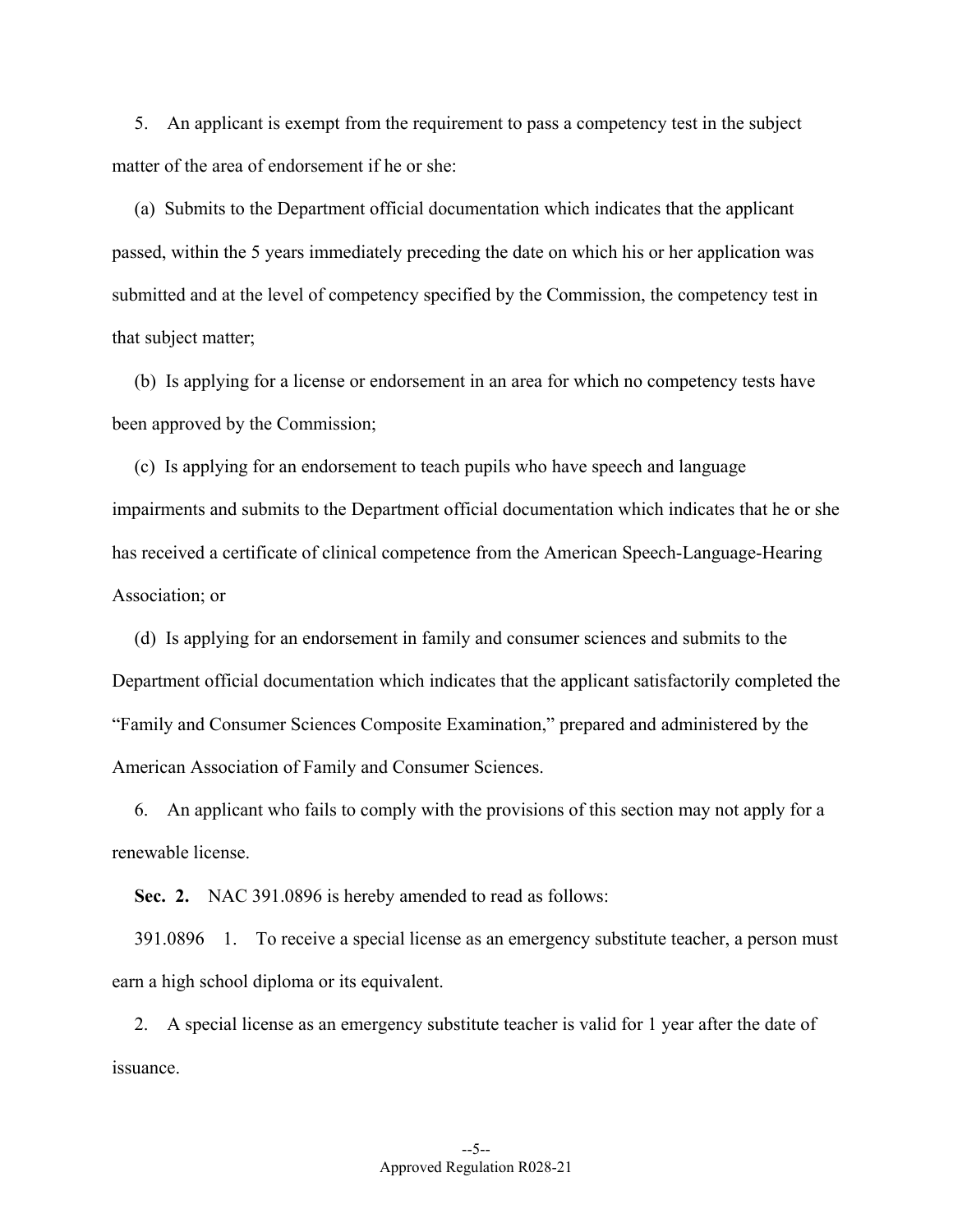3. Except as otherwise provided in this subsection, a person who holds or has held a special license as an emergency substitute teacher may apply for such a special license not more than two times after the expiration of his or her original special license as an emergency substitute teacher. The Superintendent of Public Instruction may authorize such a person to apply for a special license as an emergency substitute teacher more than two times after the expiration of his or her original special license as an emergency substitute teacher **[**at**]** *:* 

(a) At the written request of the school district or charter school that employs the applicant  $\left\{\cdot\right\}$ *, if a state of emergency or declaration of disaster has not been proclaimed pursuant to NRS 414.070; or* 

*(b) At his or her discretion during a state of emergency or declaration of disaster proclaimed pursuant to NRS 414.070.* 

4. A school district whose enrollment is less than 9,000 pupils or a charter school located within the geographic boundaries of such a school district may, in an emergency, hire an emergency substitute teacher to serve as a teacher in kindergarten through grade 12, as needed.

5. **[**Upon**]** *Except as otherwise provided in subsection 7, upon* the written request of a school district whose enrollment is 9,000 pupils or more, the Department may, in an emergency, authorize the school district to hire an emergency substitute teacher to serve as a teacher in kindergarten through grade 12 in a school that is located in a rural area of the school district.

6. **[**Upon**]** *Except as otherwise provided in subsection 7, upon* the written request of a charter school located in a rural area within the geographic boundaries of a school district whose enrollment is 9,000 pupils or more, the Department may, in an emergency, authorize the charter school to hire an emergency substitute teacher to serve as a teacher in kindergarten through grade 12 in the charter school.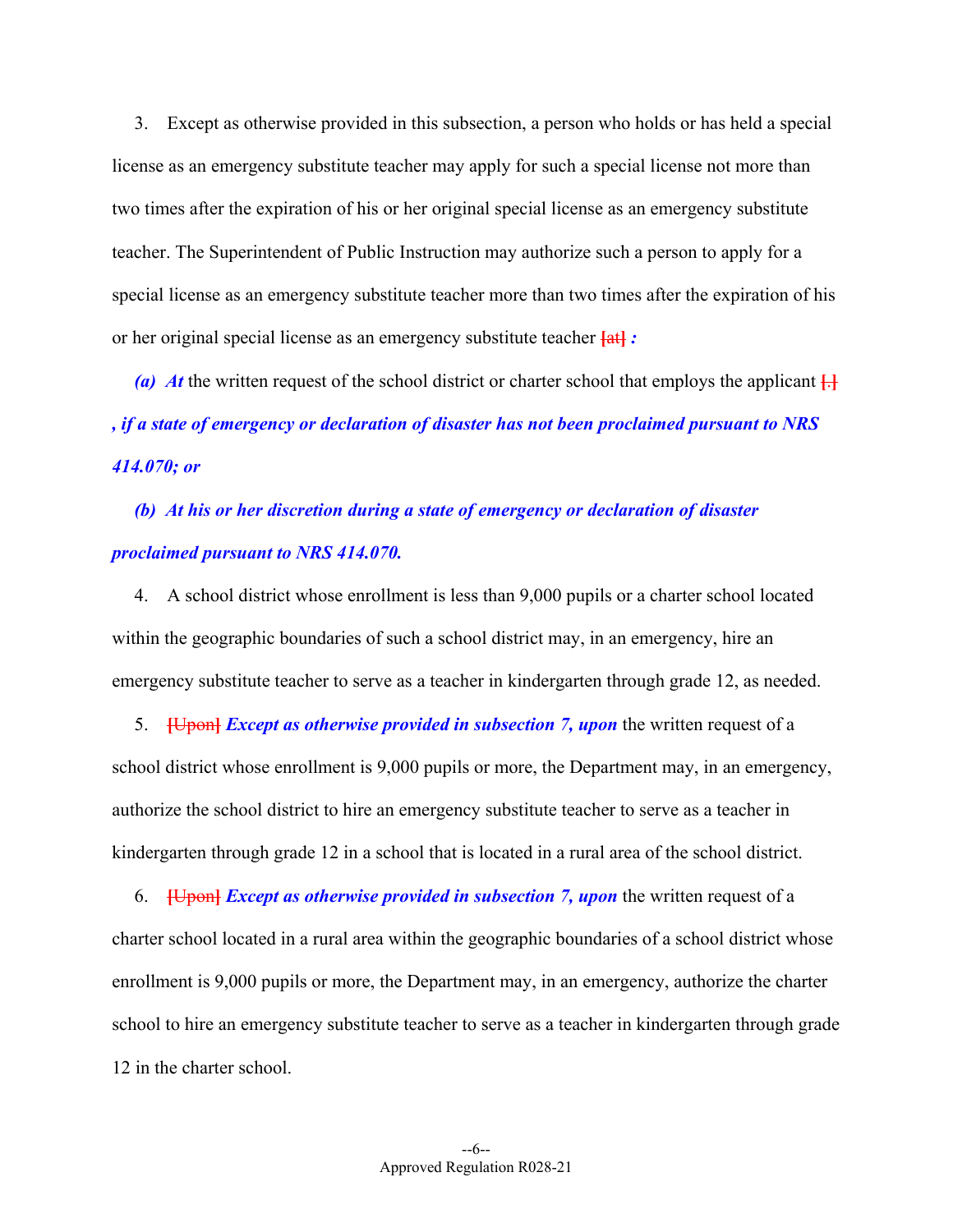7. *A school district whose enrollment is 9,000 pupils or more or a charter school located within the geographic boundaries of such a school district may, during a state of emergency or declaration of disaster proclaimed pursuant to NRS 414.070, hire an emergency substitute teacher to serve as a teacher in kindergarten through grade 12, as needed. A person employed pursuant to this subsection may serve as a teacher for the remainder of the school year in which the state of emergency or declaration of disaster is proclaimed, regardless of when the state of emergency or declaration of disaster is terminated.*

 *8.* A person employed pursuant to subsection 4, 5 or 6 may not serve as a teacher in one classroom for more than 5 days in any 20-day period. Except in an emergency, a school district or charter school shall not allow a person solely holding a special license as an emergency substitute teacher to serve as a teacher.

 **[**8.**]** *9.* An applicant for a special license as an emergency substitute teacher is exempt from the provisions of:

- (a) NAC 391.036; and
- (b) NAC 391.065.

 **[**9.**]** *10. Each school district or charter school shall provide at least 1 hour of training to each emergency substitute teacher hired by the school district or charter school. Such training must include, without limitation, classroom management strategies and behavior management techniques. An emergency substitute teacher must successfully complete any such training before he or she may serve as a teacher.* 

*11.* As used in this section, "in an emergency" means the occurrence of an unforeseen circumstance which requires immediate action, including any period during which a licensed